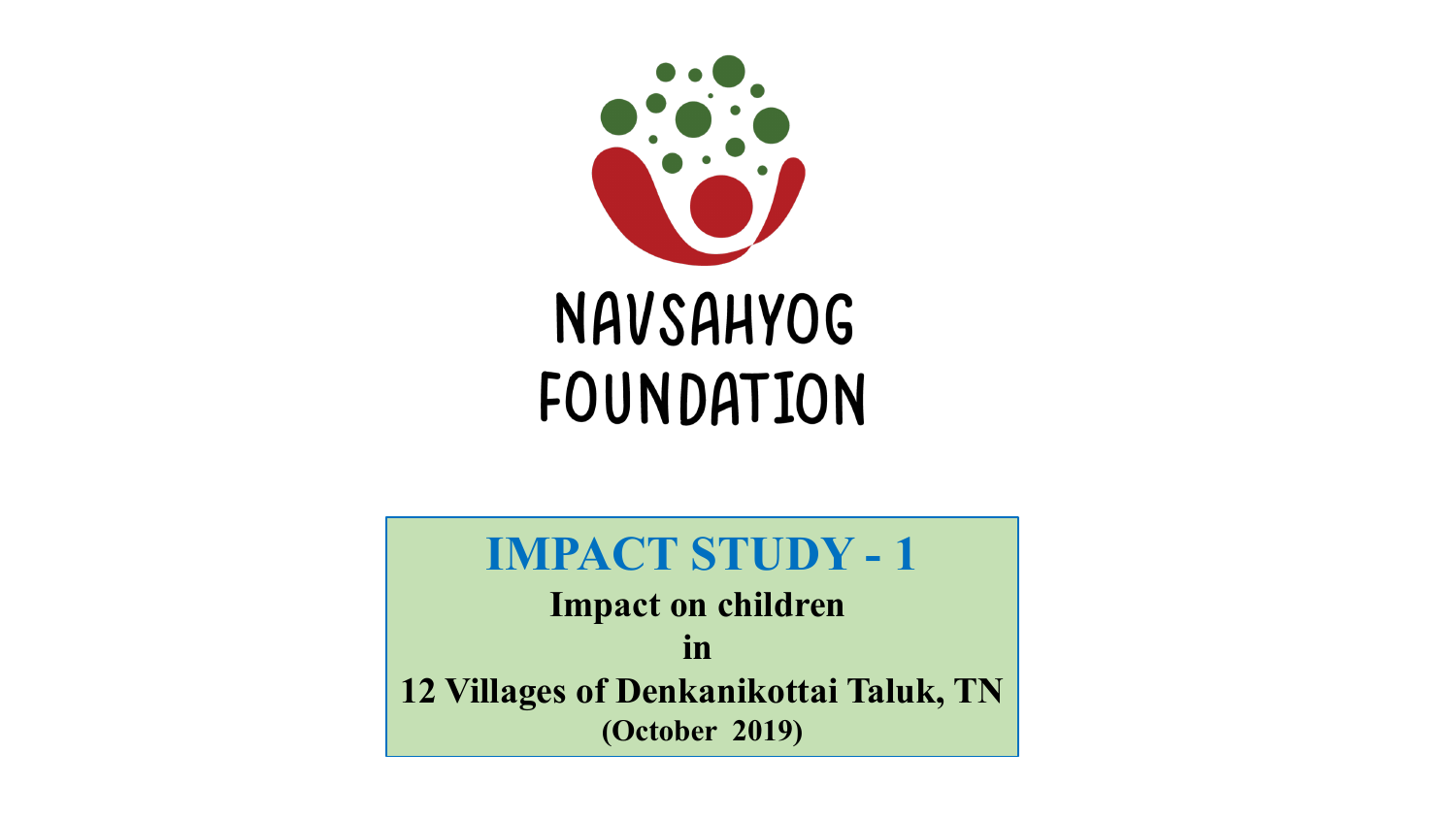## **IMPACT RESULTS AFTER 2 YEARS INTERVENTION : OCTOBER 2019**

% RESPONDENTS



**CHILDREN'S RESPONSE**

**TOP LIFE SKILLS WITH HIGHEST CHANGES**

**PARENT'S RESPONSE Changes observed (High to Very High)**



### **TEACHER'S RESPONSE**



#### **TOP LIFE SKILLS WITH HIGHEST CHANGES**

- Survey\*\* of 130 Children across 12 villages in Denkanikottai Taluk (35% of children in NavSahyog Program)
- Children, Parents & Teachers were asked to rate changes observed in children after joining NavSahyog Program on a scale of 1 to 5 (No to Very High Change)
- All respondents conveyed positive change across all 17 Life skills. More than 50% of respondents confirmed high to very high changes in Life skills after joining NavSahyog Foundation program
- \*\* Study done under aegis of Sahyog Foundation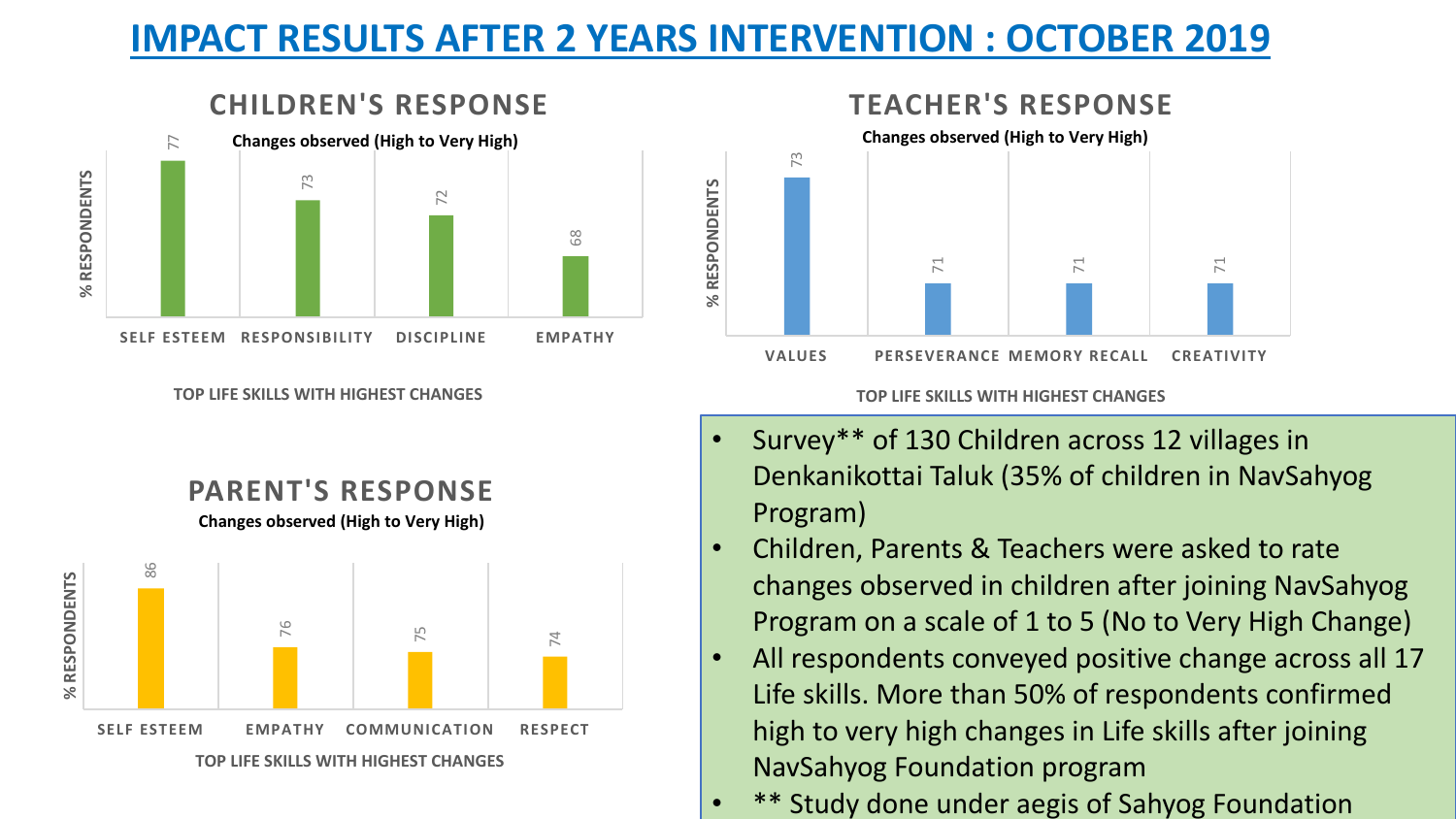## **NON-LIFE SKILLS TRAITS**

**Changes Observed (High to Very High)**



- Children, Parents & Teachers were asked to rate changes observed in children in non-life skills traits, after joining NavSahyog Program.
- 60% or more respondents across children, parents & teachers indicated high to very high changes in Happiness, Energy level, School attendance and Interest in studies.